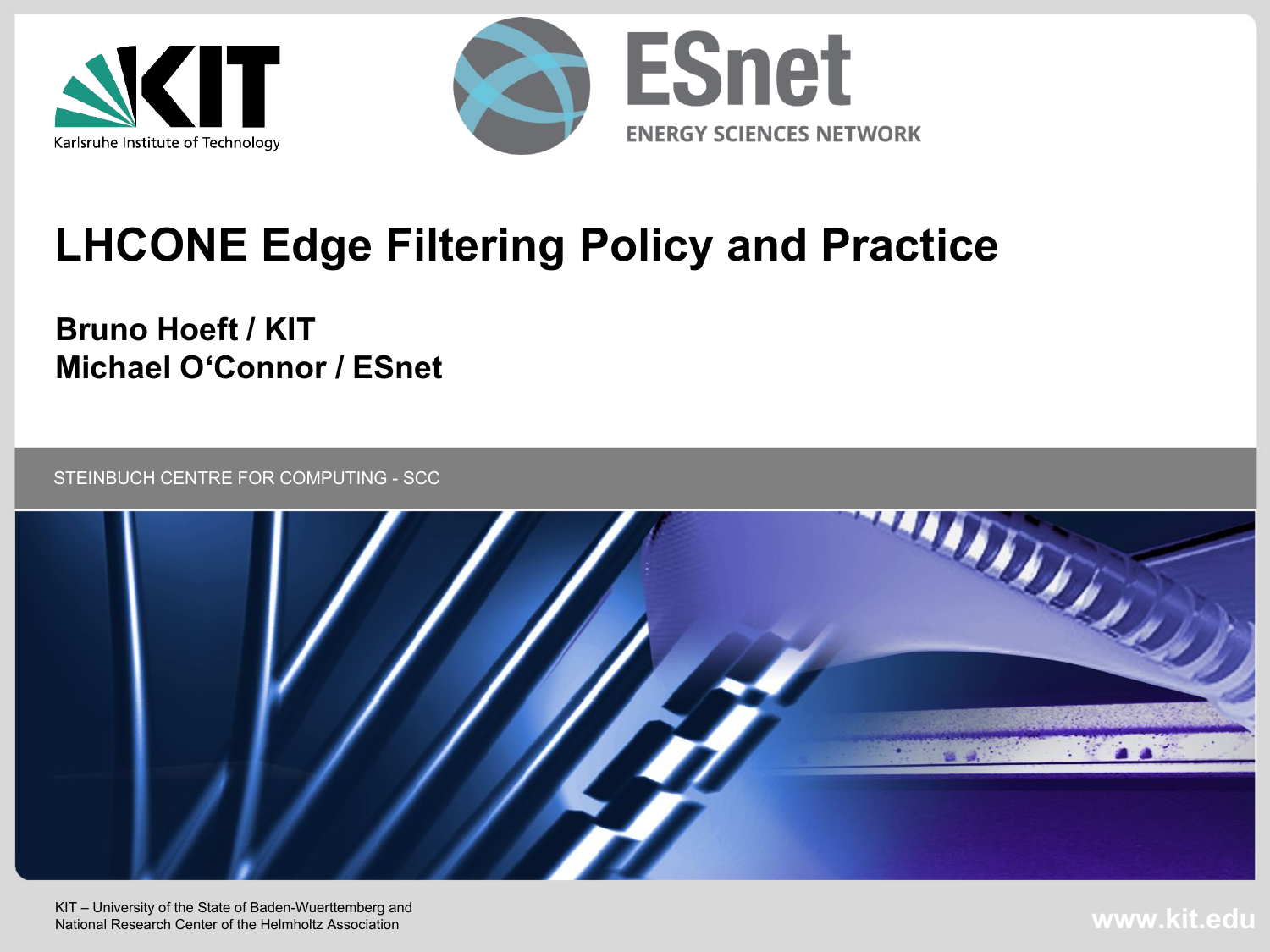## **NSP Packet Filtering Requirements**



#### **All LHCONE Traffic is subject to the following conditions:**

- Traffic injected into the LHCONE must only be originated from addresses within an LHCONE routable prefix
- Only address ranges present in the LHCONE routing table should be transported on the network

**Objective:** In order to maintain route symmetry and access control, each NSP will implement policy and packet filters to manage their connected customer address prefix ranges.

- Ensures that a return route exists in the LHCONE network
- Blocks spoofed packets (Similar to BCP 38)

https://twiki.cern.ch/twiki/pub/LHCONE/LhcOneVRF/LHCONEconnectionguide-1.2.pdf

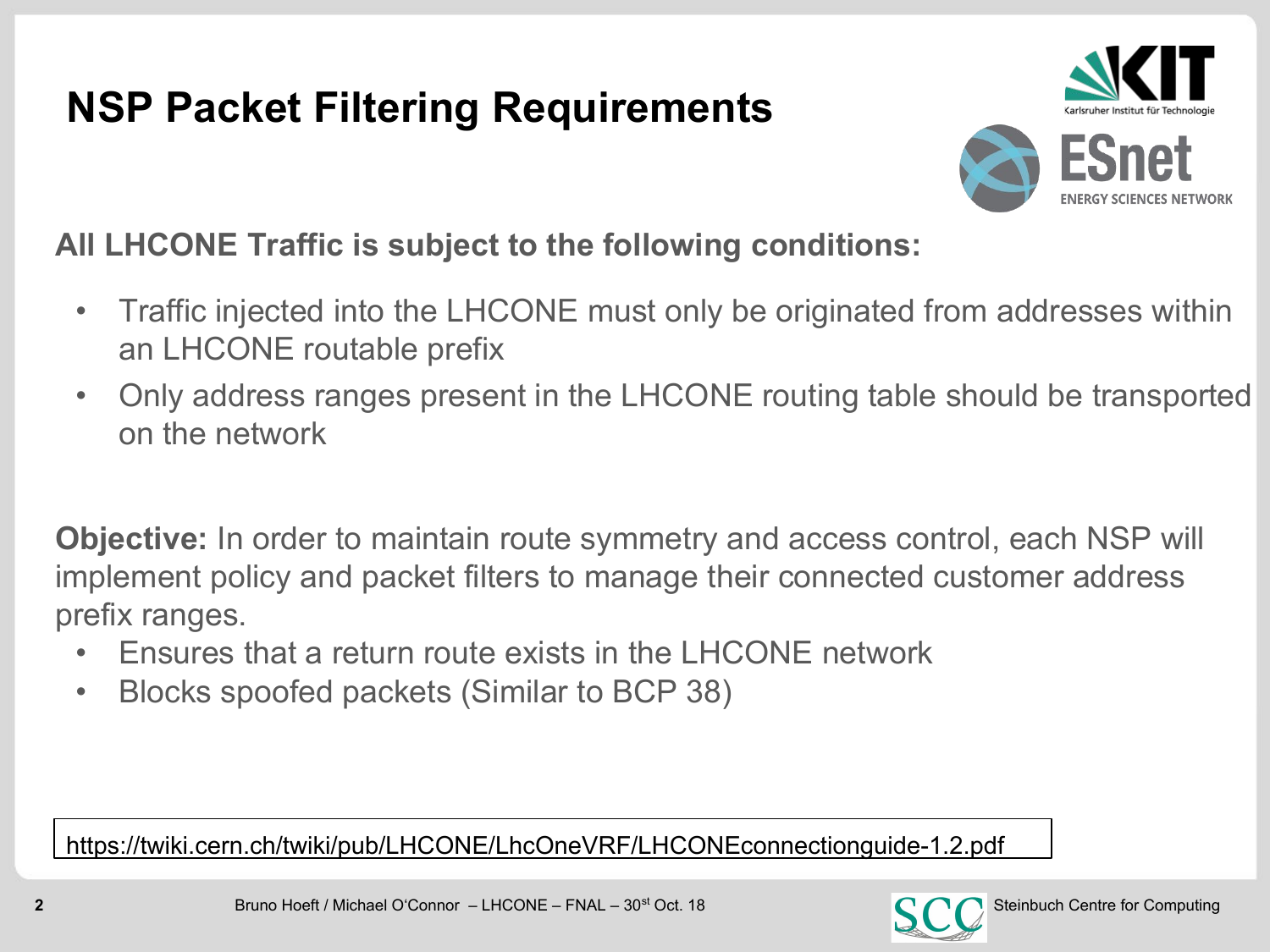## **NSP BGP Import Policy**



Prefix Lists will be negotiated between connecting institutions and their NSP within the constraints imposed by the LHCONE AUP.

LHCONE NSPs have agreed to to configure:

- 1. BGP import filters
- 2. Source address packet filters

End sites are encouraged to implement source address filters at their edge in order to count their own unroutable LHCONE packets. NSPs will generally discard these packets without informing the site.

Connecting institutions/sites will not add prefixes to the LHCONE routing table without direct cooperation with their NSP.

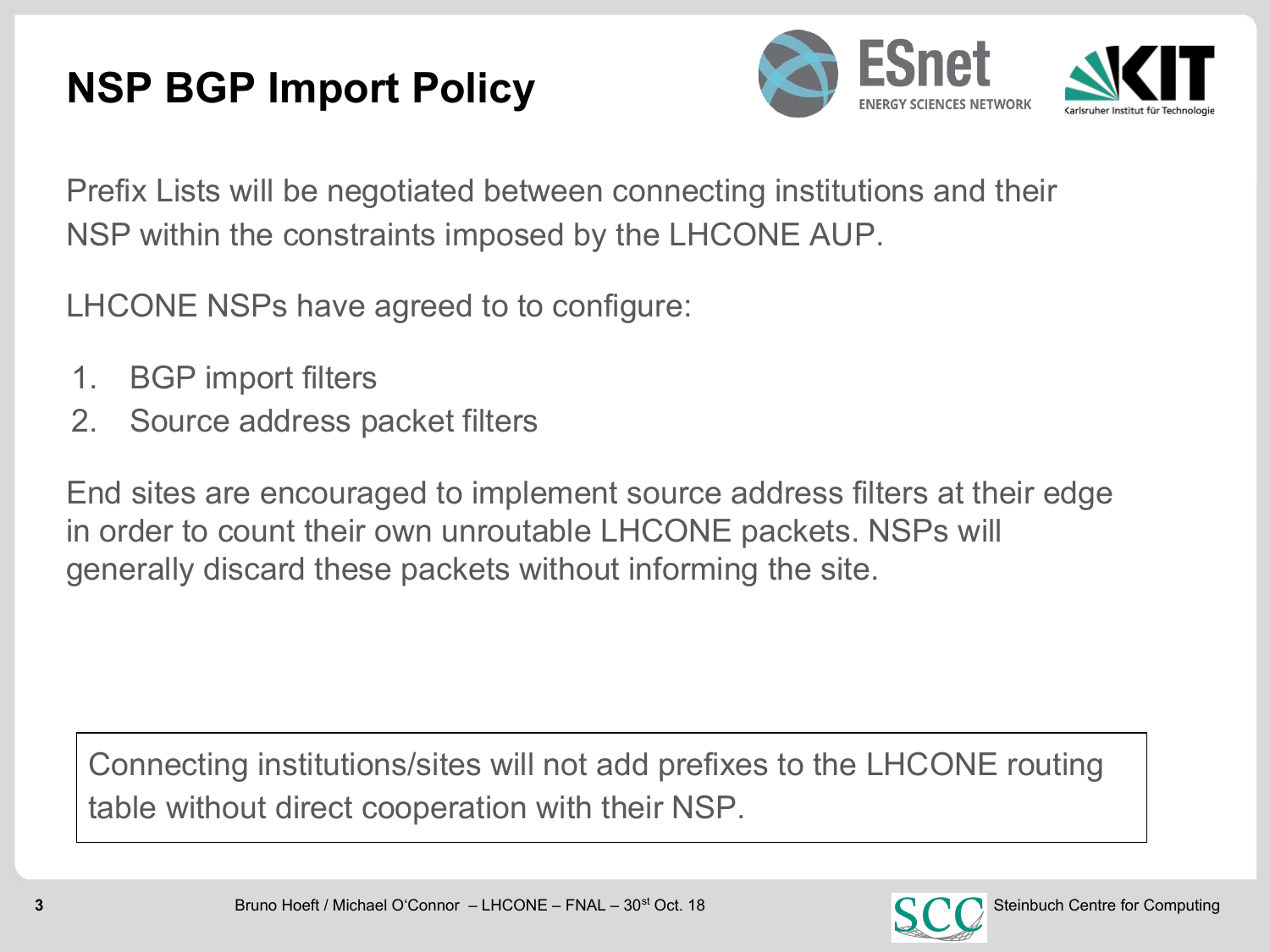#### **The Investigation**



#### **DE-KIT Ingress Packet Filters**

Unsampled ingress filtering detected LHCONE route table misses from over 44 source locations

#### **Private IP destinations: 10.0.0.0/8, 172.16.0.0/12 192.168.0.0/16**

renater, garr, jinr-net, tanet, tein, sut-th, nben-tw, ernet-in, aarniec, kisti

#### **ESnet**

Three months of ESnet netflow IPv4 & IPv6 sampling from July 2018 - September 2018 for the following sites and peers

| aarnet    | fnal                  | nordunet | ufl        |                                              |
|-----------|-----------------------|----------|------------|----------------------------------------------|
| aglt2     | geant                 | ou       | uiuc       |                                              |
| anl       | ind-gpop              | pnnl     | unl        | <b>ESnet counted:</b>                        |
| ansp      | internet <sub>2</sub> | rnp      | uta        | All LHCONE ingress packets                   |
| asgc      | <b>JGN</b>            | sinet    | uwmadison  | Unroutable source packets<br>$\bullet$       |
| bnl       | kreonet               | slac     | vanderbilt | Packets with non-lhcone/missing<br>$\bullet$ |
| caltech   | Ihcone cern           | tacc     |            | origin ASN                                   |
| canet     | Ihcone ornl           | uchicago |            | * corrected for netflow sampling rate        |
| cernlight | mit                   | ucsb     |            |                                              |
| duke      | net <sub>2</sub>      | ucsd     |            |                                              |

Detailed ESnet data at: https://twiki.cern.ch/twiki/pub/LHCONE/LhcOneVRF/LHCONE-Filterdata-10-2018.pdf

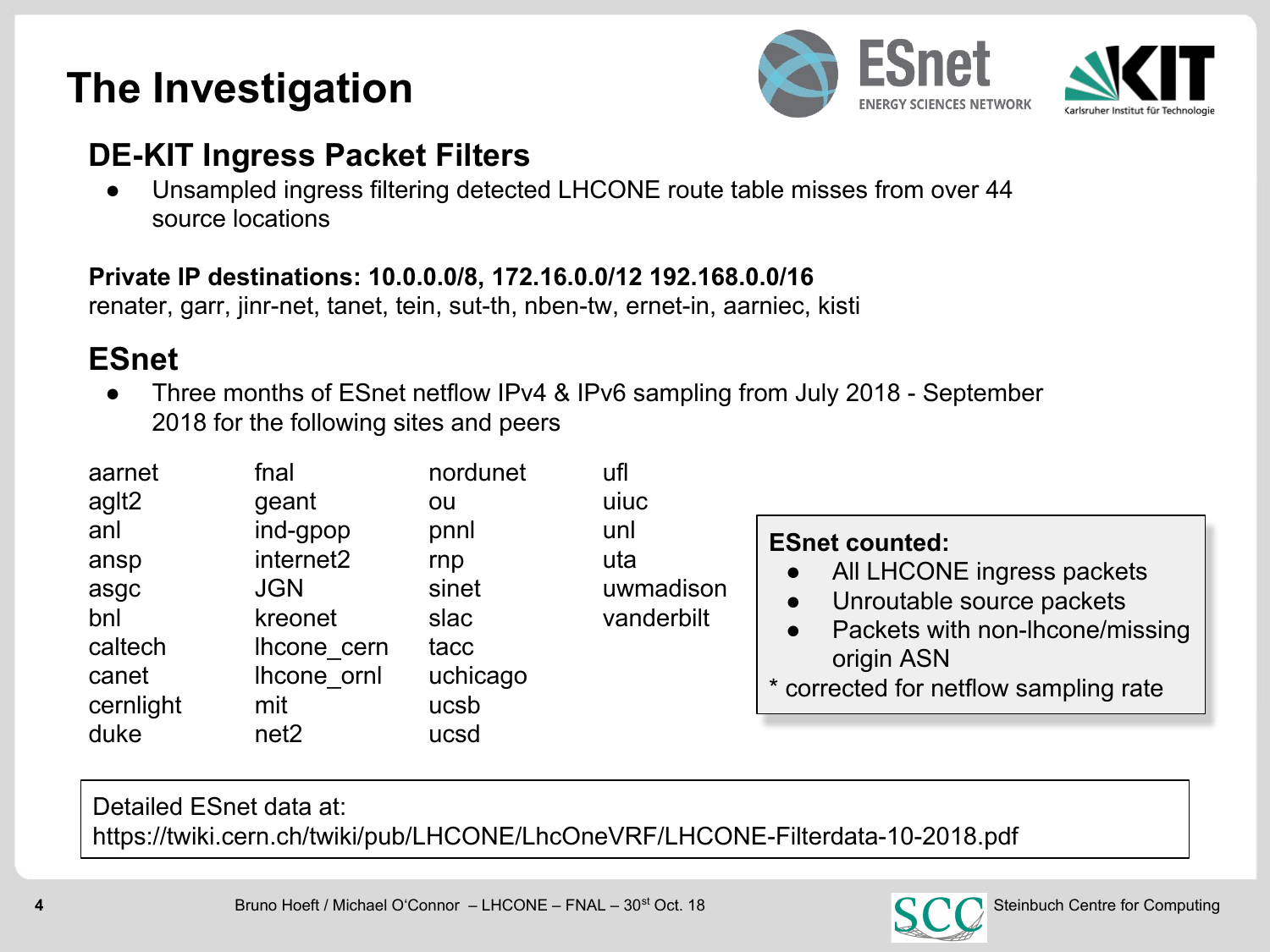### **unroutable packet count @ DE-KIT**





**5** Steinbuch Centre for Computing Centre for Computing Centre for Computing Centre for Computing Centre for Computing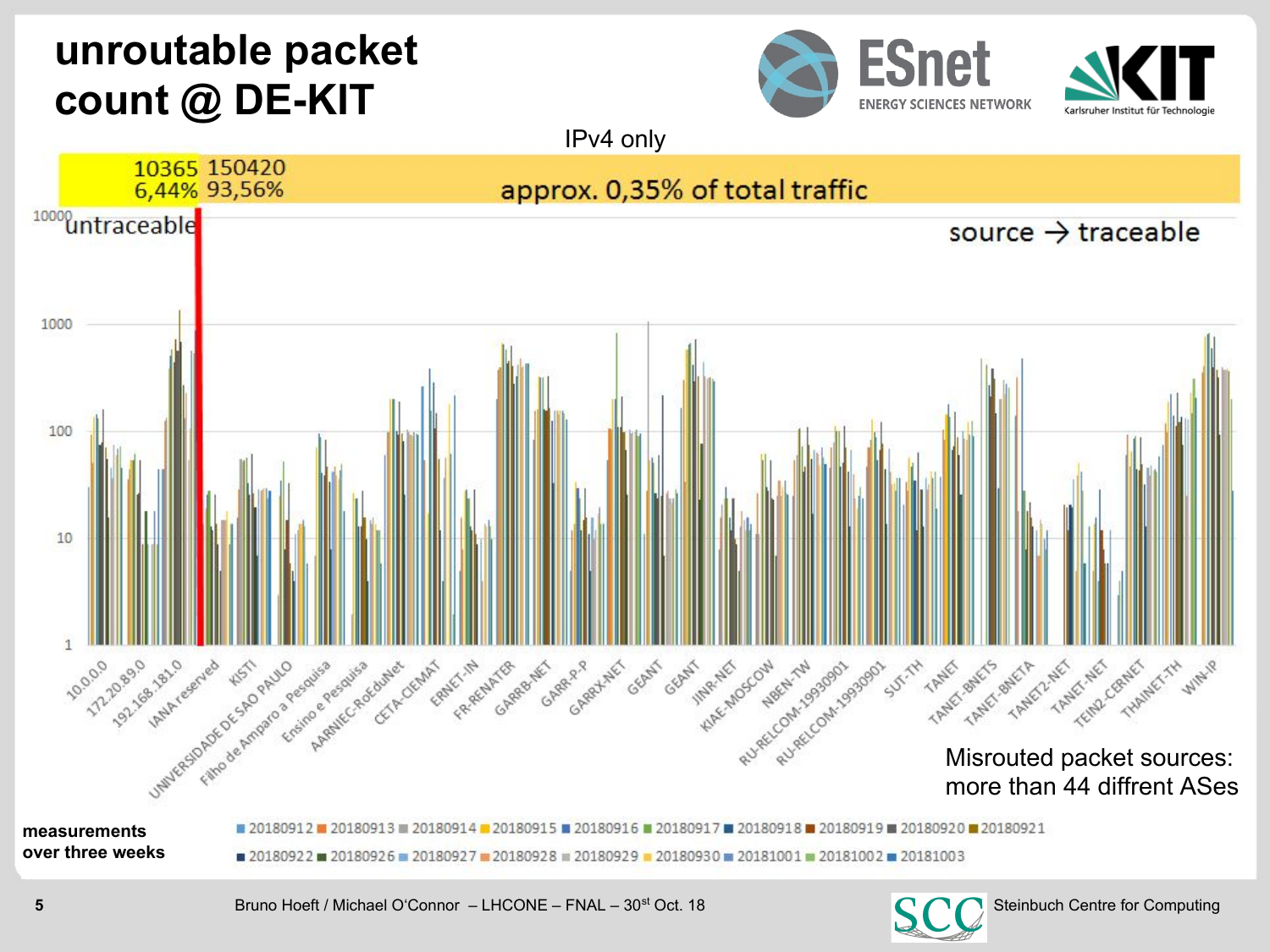#### **mis-routed IPv6 packets**





- a view sources only
- high packet rate
- while only perfsonar server at DE-KIT dual-stack

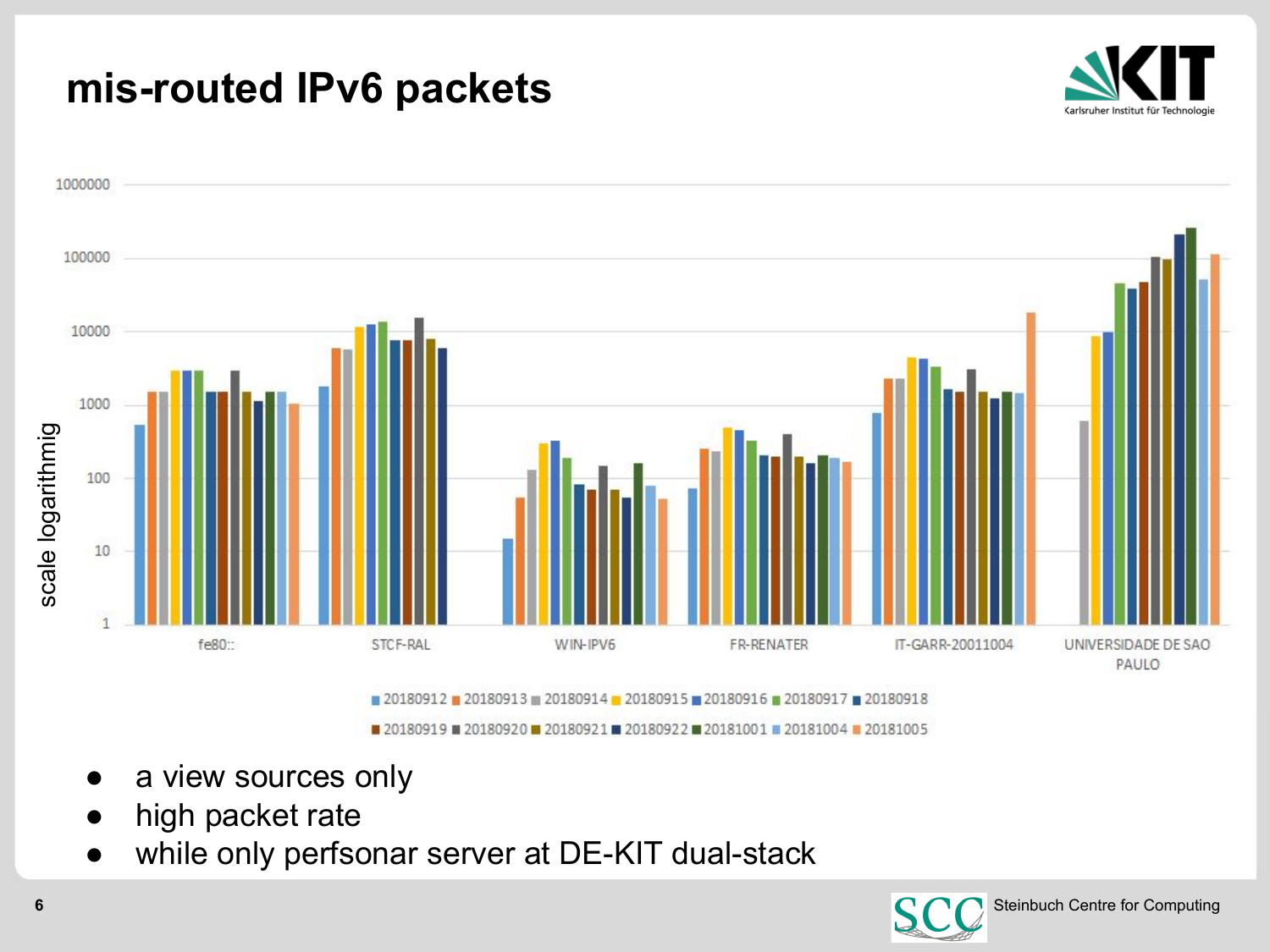#### **ICMP / none ICMP**





IPv4 : approx. half / half IPv6 : none ICMP factor 1000 higher  $\rightarrow$  further investigation necessary

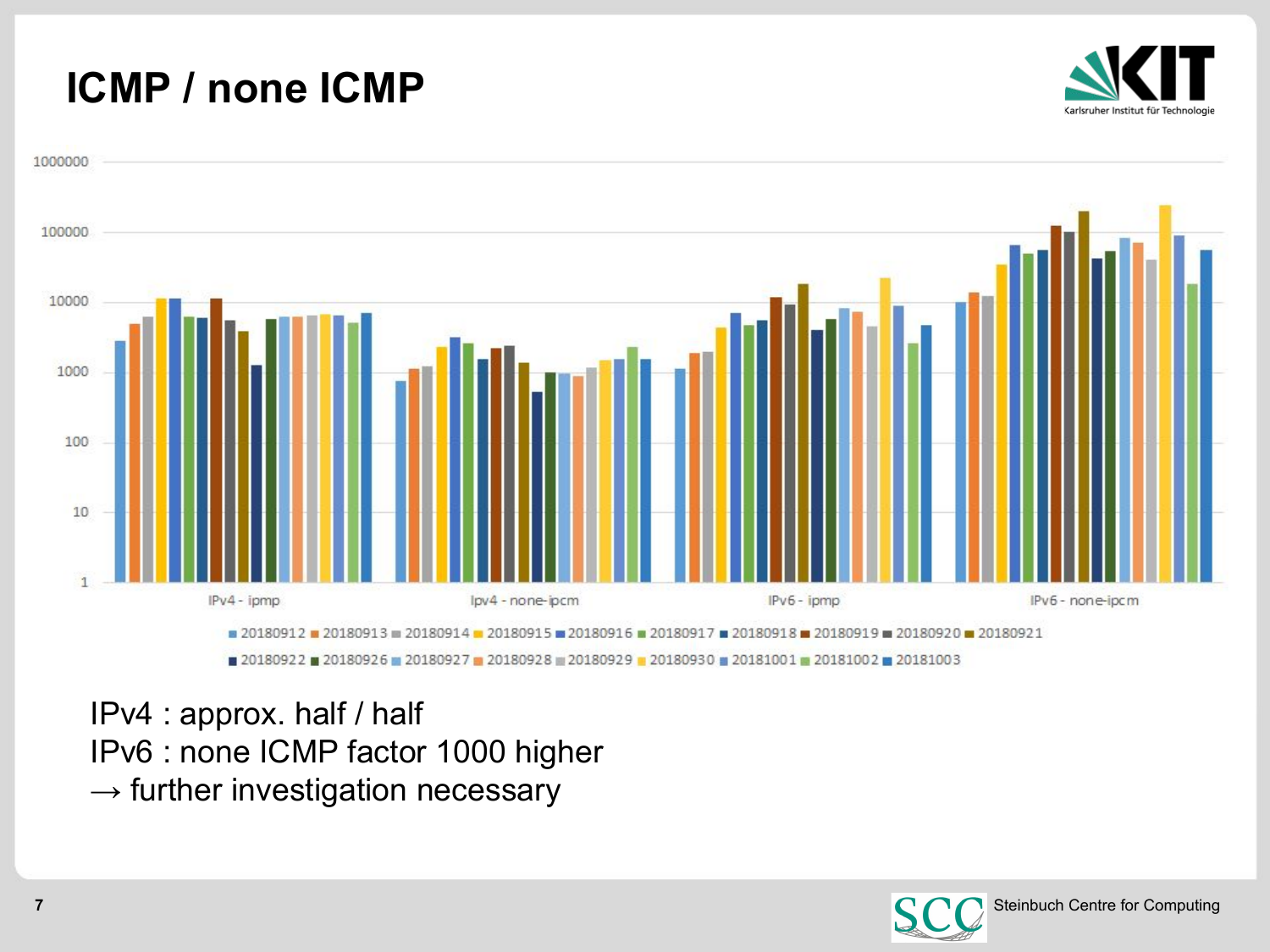# **ESnet monitoring**



**Unroutable Source Addresses by percentage**



Bogon filters would block 86% of the unroutable source addresses injected by CANET into LHCONE

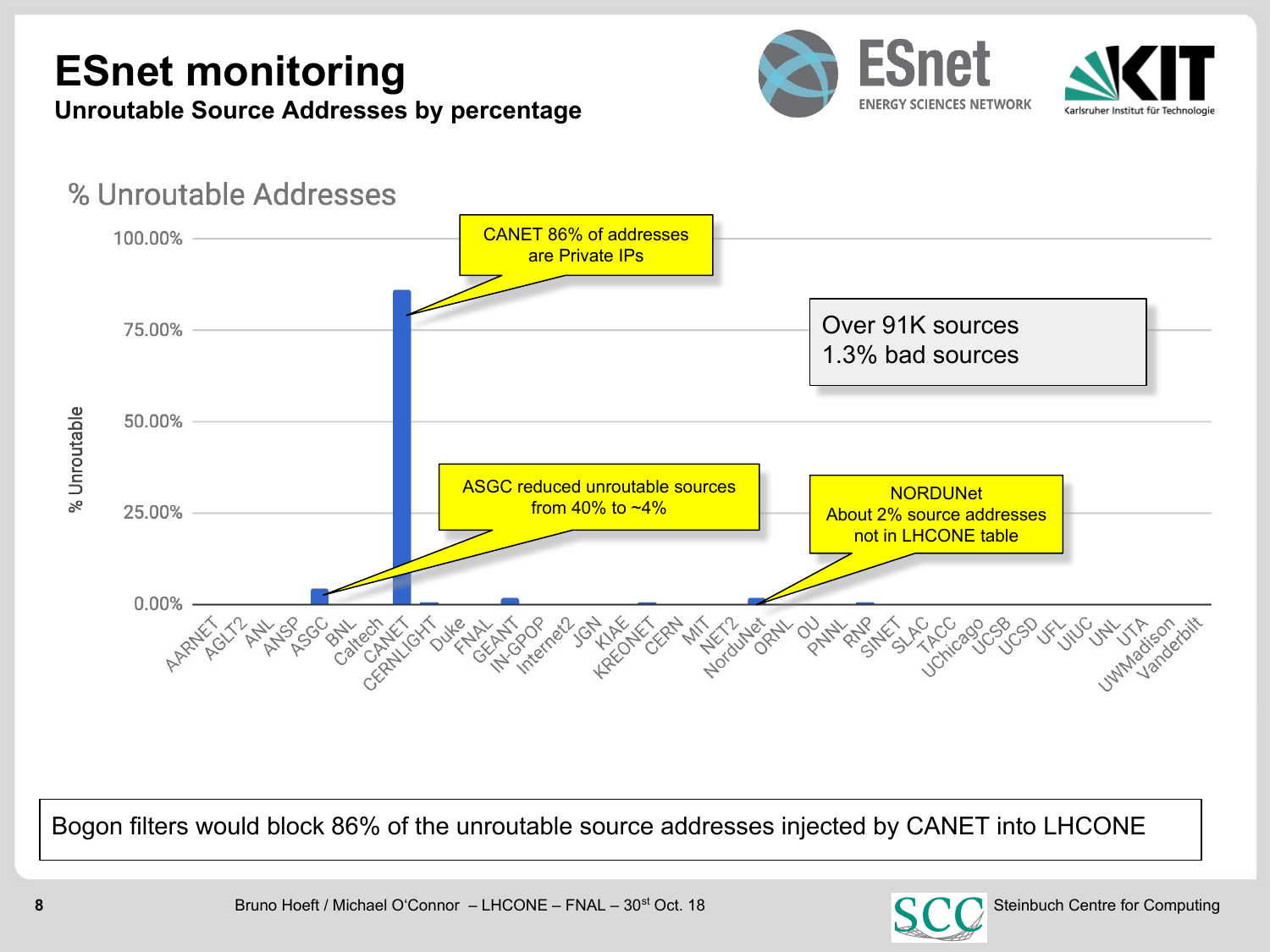## **ESnet monitoring**



#### % Unroutable Packets



ASGC transits TANET2-TW, JGN, SINET, this community reduced their unroutable packet percentage from 44% in March 2018 to 0.63% today.

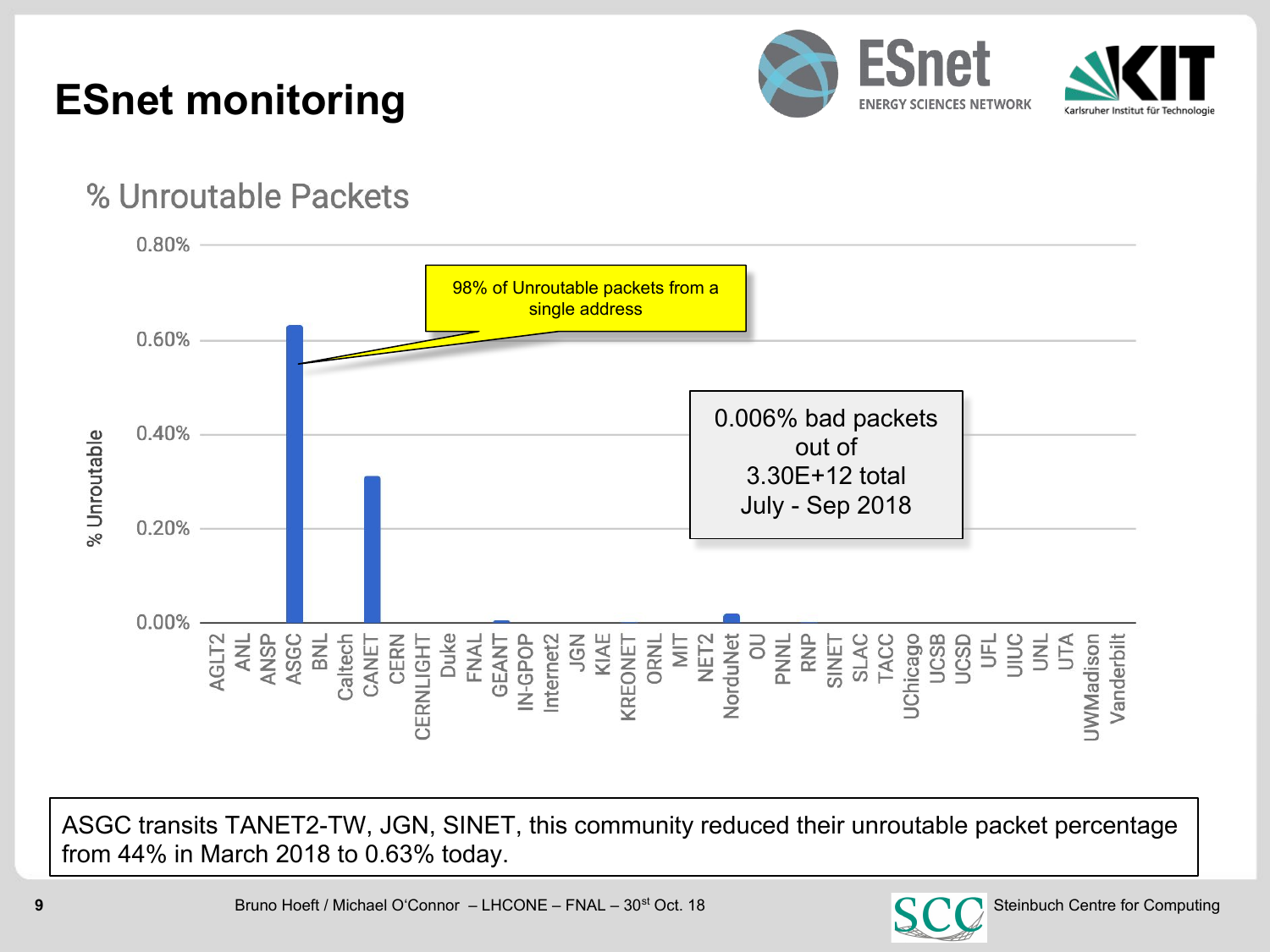#### **Within the NREN domain**





- ACL filter at connected sites
- in both directions
- but keep in mind: Is only half of the solution?
	- Verify that sites content are AUP compliant
	- Educate the connected site
	- Workout a AUP compliant configuration with the connected site

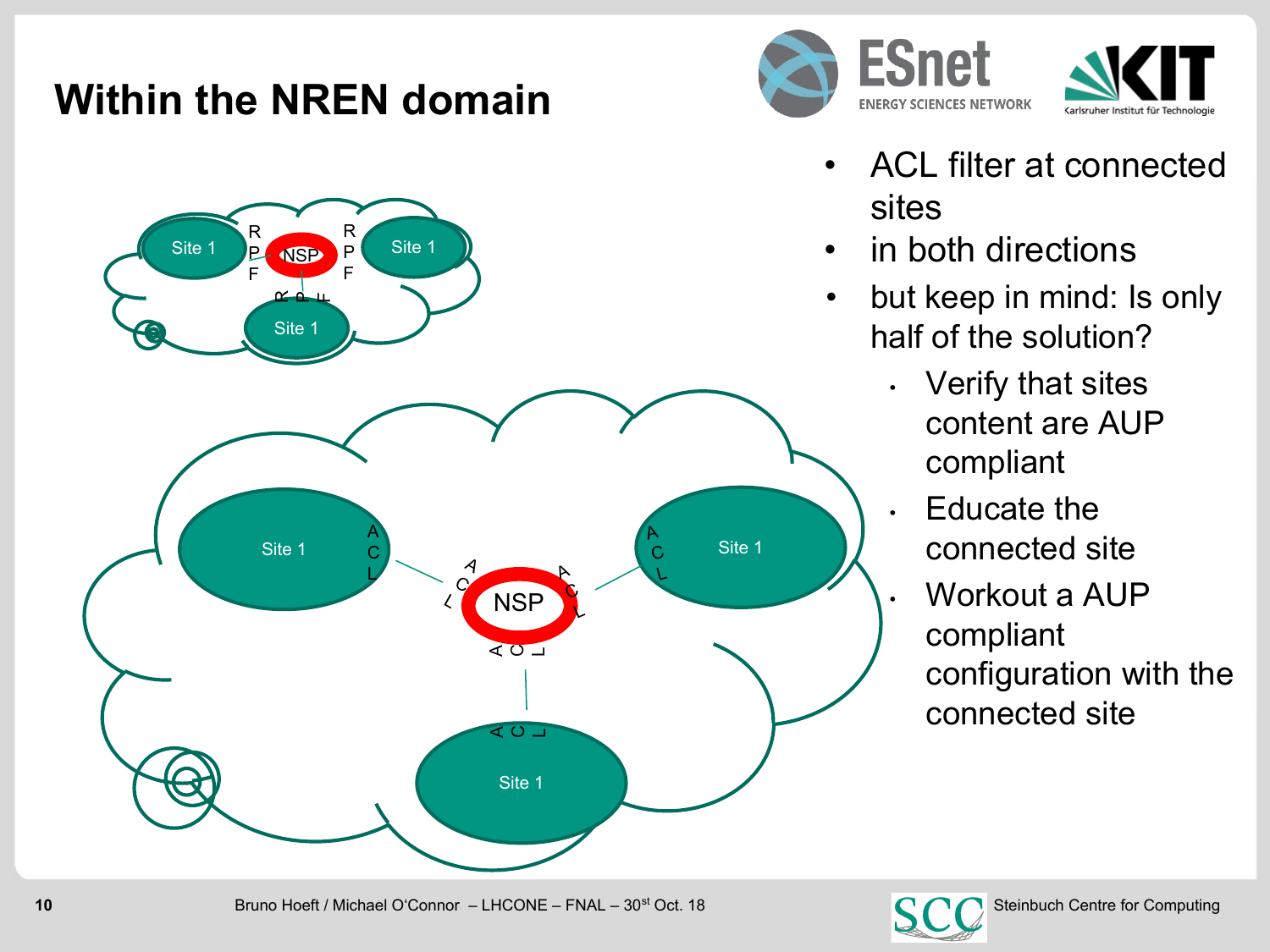

LHCONE NSP ASN 99

L3 Exchange Fabric ASN 100

BGP

- Will L3 Exchange Fabrics implement and maintain LHCONE specific services?
- Should there be an LHCONE defined role for these network organizations?
- How are they represented on the CERN LHCONE wiki?



# **Edge Filtering Special Case**

L3 Network Exchange Fabrics

#### **An exchange is like an NSP:**

- **BGP** import filtering
- Packet filtering
- Community based BGP filtering

#### **An exchange is like a site:**

- Require the full LHCONE table via a transit NSP
- Packet filters are configured and require maintenance



Is an L3 Exchange an edge site or an NSP?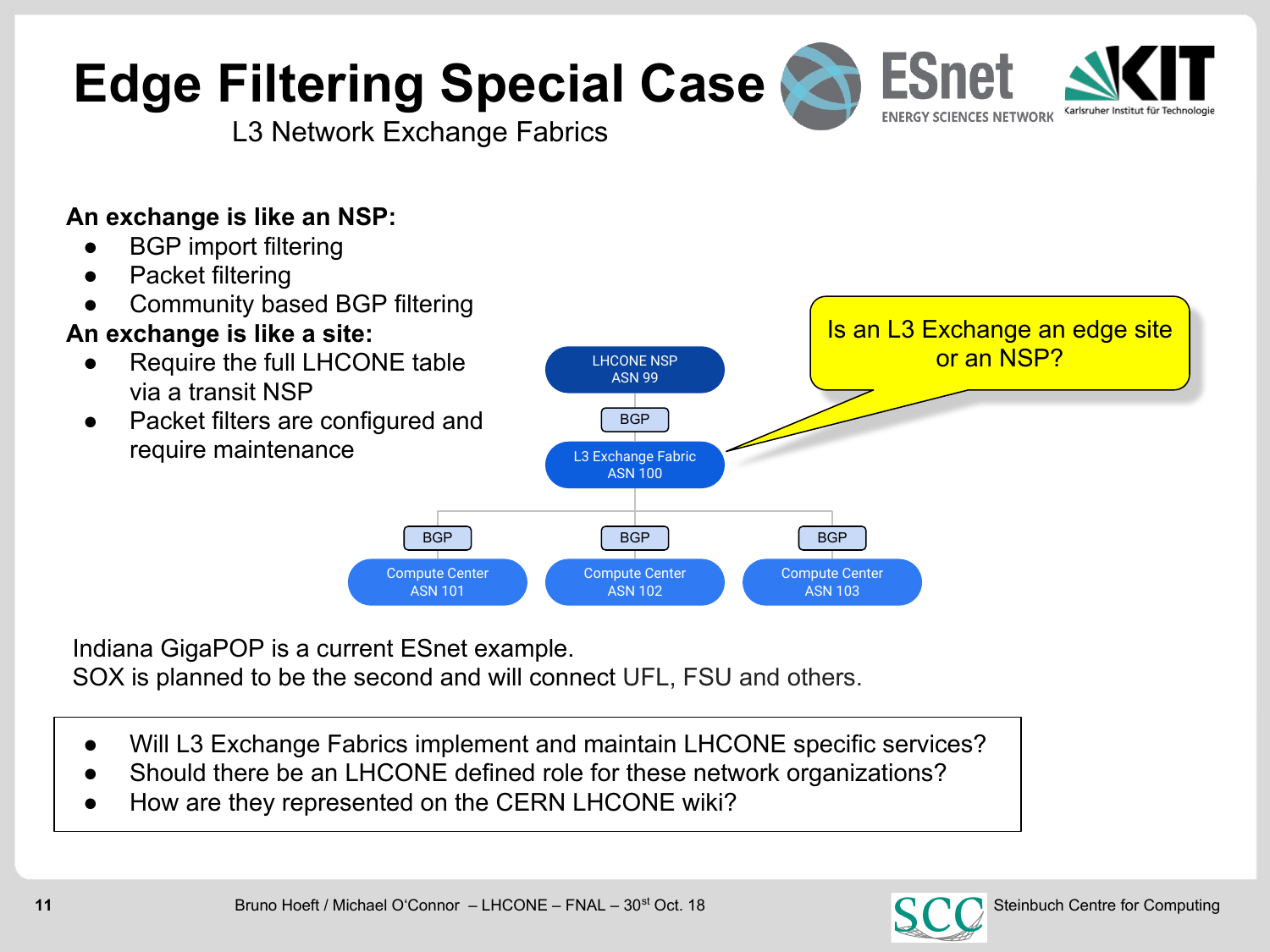# **Potential Courses of Action**



To eliminate unroutable traffic:

# **Detection**

- Regularly scheduled monitoring?
- Periodic NSP self run audits?

# **Prevention**

- Edge Site filter configuration
	- RPF → too strict?
	- Templated policy & filter configuration

# **Information**

- Regular AUP updates to address special cases
- Sharing configuration best practices

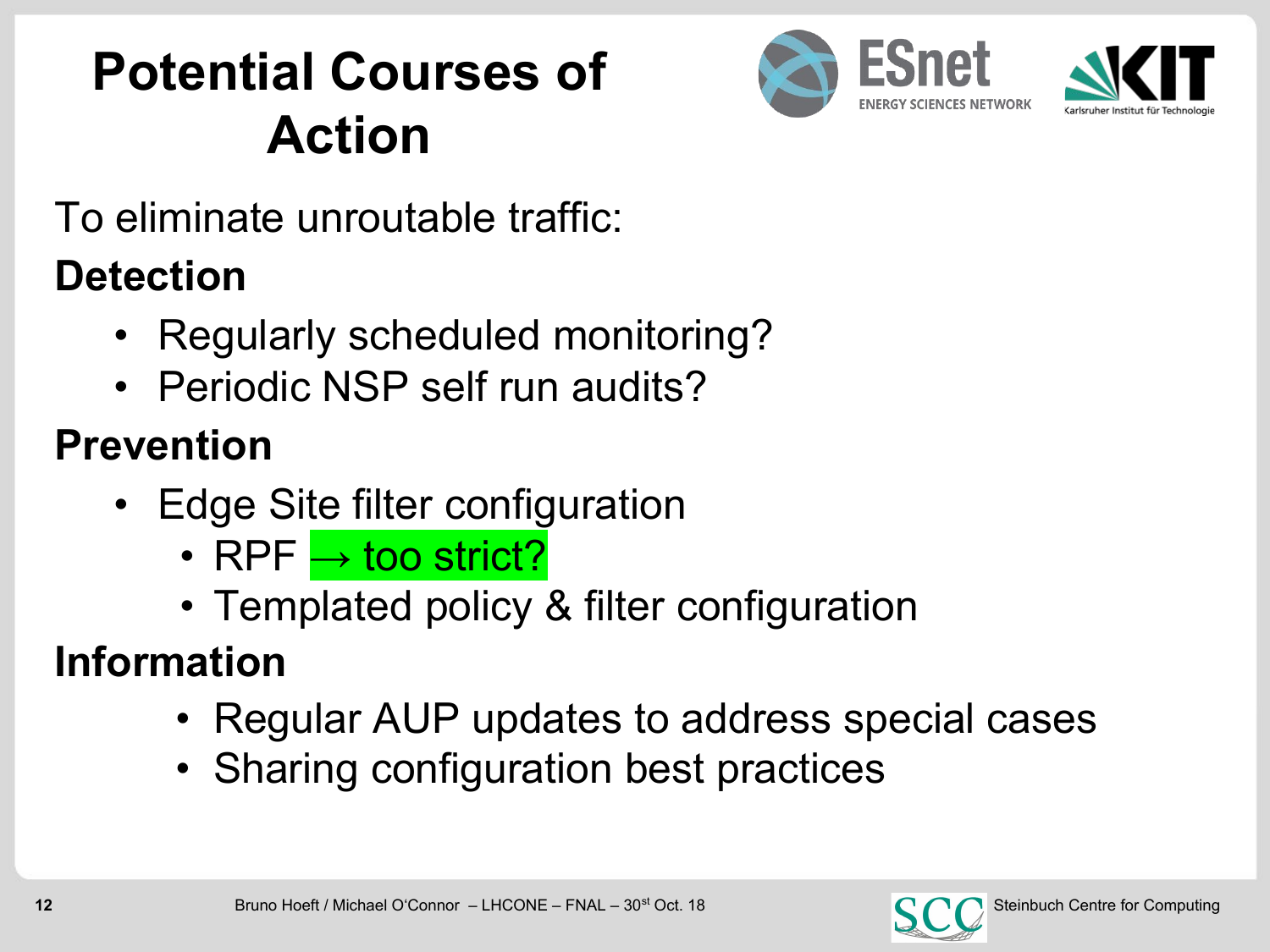#### **Conclusion / actions**



- Fewer LHCONE unroutable source packets are being detected by ESnet since the March meeting
- Still room for improvement, particularly in the private IP ranges, which should be the easy packets to catch
- We will continue to monitor and report progress
- Exchanges are supporting LHCONE and need to be considered as an additional connection type in the LHCONE connection documents.